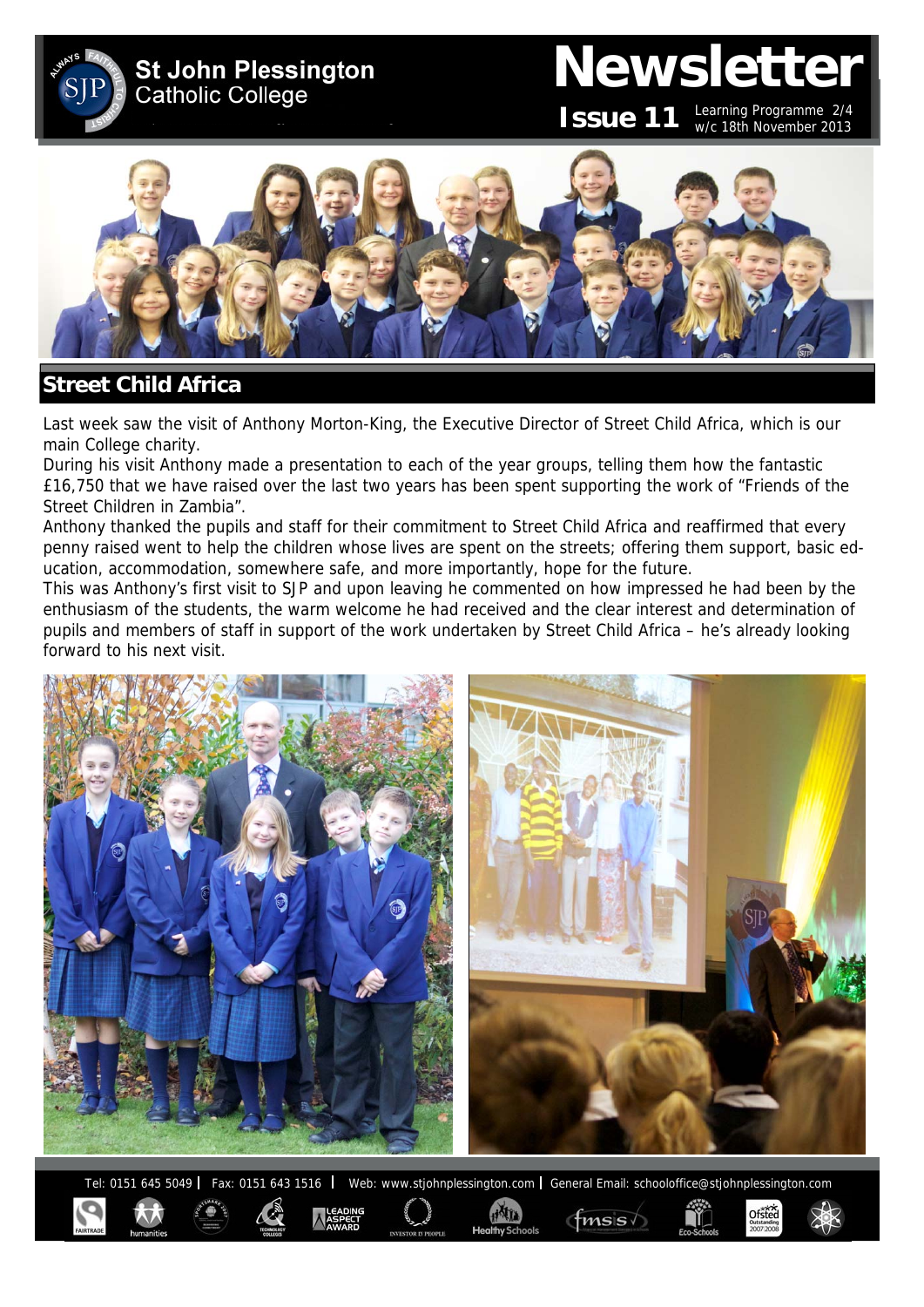Congratulations to both the Year 9 and 10 Netball Teams who beat Ridgeway and South Wirral on Tuesday. Once again, both teams played a blinder on court delivering a very fast a game for the competitors to break down. Well done to both squads who just keep getting stronger.

#### **Players of the matches:**

Year 9 – Isobelle Storer Year 10 – Kiah Sullivan



## **Literacy Corner**

Find an eight letter word in the grid starting with the first two shaded letters. It can be spelled out by combining adjoining letters: sideways, backwards, up and down.

| D | F | H | C                |
|---|---|---|------------------|
| E | R | U | N                |
| R |   | A |                  |
|   | N | R | $\left( \right)$ |

Good luck! Give your answers to Mrs Connolly to win a prize!

As you are aware our fabulous Here Comes Christmas! Fair is rapidly approaching; The big event is on Friday 6th December. If you have any unwanted bric a brac, books, CDs, DVDs, pictures, toys and games, please send these into school where they will be converted into cash and become somebody else's treasure. Items can be left at the College main reception.

# **Netball News World Challenge**



On Wednesday 6<sup>th</sup> November 2013, 41 pupils from Years 11 - 13 took part in their Adventure Workshop in order to better prepare them for their World Challenge Swaziland Expedition taking place in July 2014.

The evening was run by World Challenge Expedition Leaders and provided an opportunity for our very own 'Challengers' to ask for practical advice on experiencing expedition life. They discussed team safety, health and hygiene, learnt about new equipment and were introduced to new fundraising ideas.

The 3.5 hour session included a parental briefing with lots of questions asked about the practicalities of travelling through Swaziland and South Africa. The pupils showed lots of enthusiasm and excellent skill throughout the evening during the construction of tents and a range of team building activities. Well done!

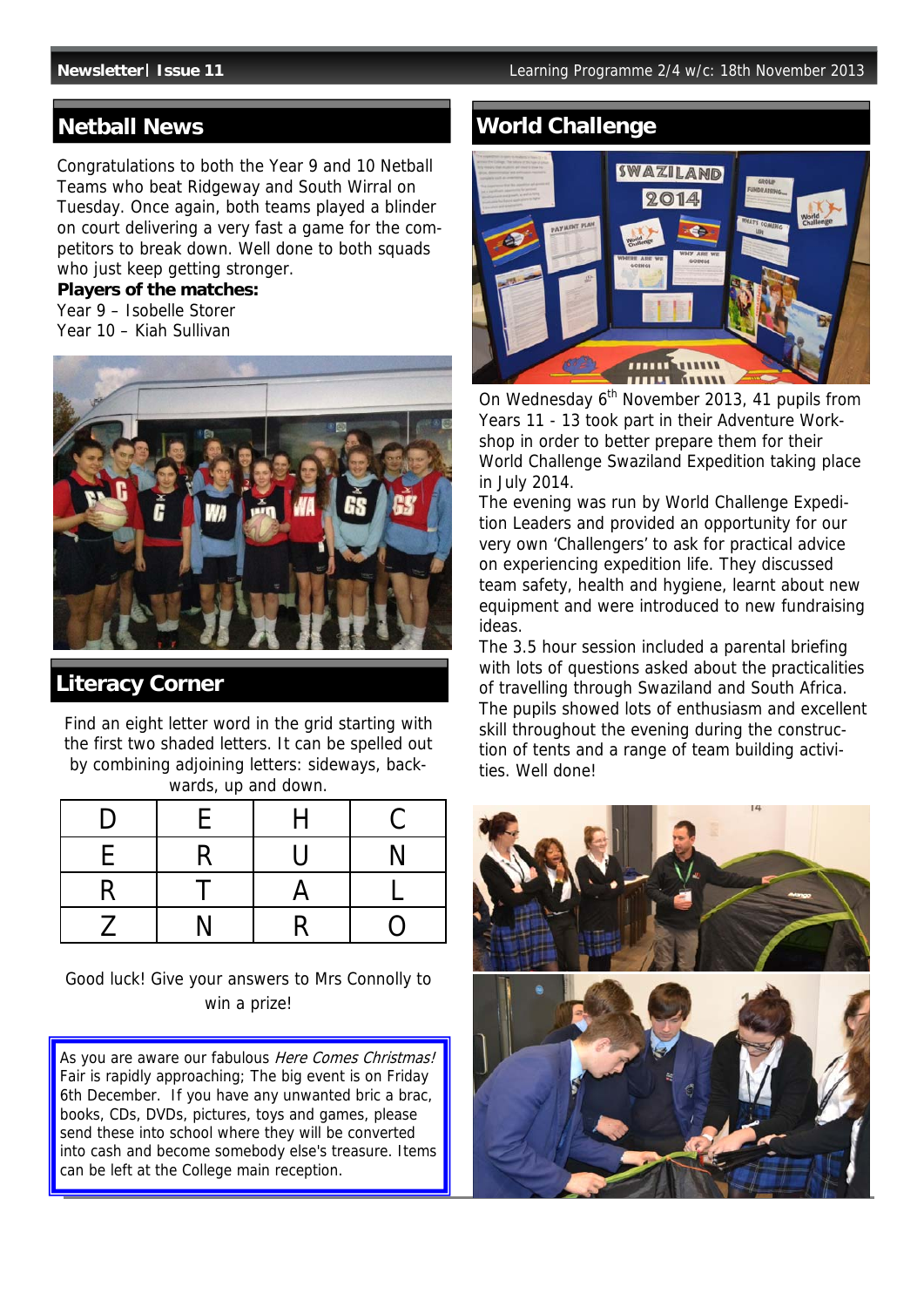SJP's Food Revolution 'Bake Off' frenzy continued this week with Year 10 catering pupils seizing the opportunity to show off their cake decorating skills. Lessons were abuzz, whilst students challenged themselves to create their very own designs using a range of advanced techniques including: fondant icing and piped butter cream, all of which were done to a very high standard. We were particularly impressed with Robyn Edge's Children in Need polka dot themed cake! A big well done to all involved.



## **Coming up**

- Here Comes Christmas: 6th December
- Additional Holiday: 9th December (School Closed)
- Year 12 Parents' Evening: 12th December
- Panto: 10th & 11th December
- Carol Service: 18th & 19th December

# 'Bake off' Continues **Here Comes Christmas News**



#### **Next PTA meeting**

7.00pm Tuesday 28th January 2013 in the College Staff Room. All are welcome.

**Attendance - 11/11/13 - 15/11/13**



**Year 7 - 97.4% Year 8 - 95.7% Year 9 - 96.0% Year 10 - 95.2% Year 11 - 96.3%**